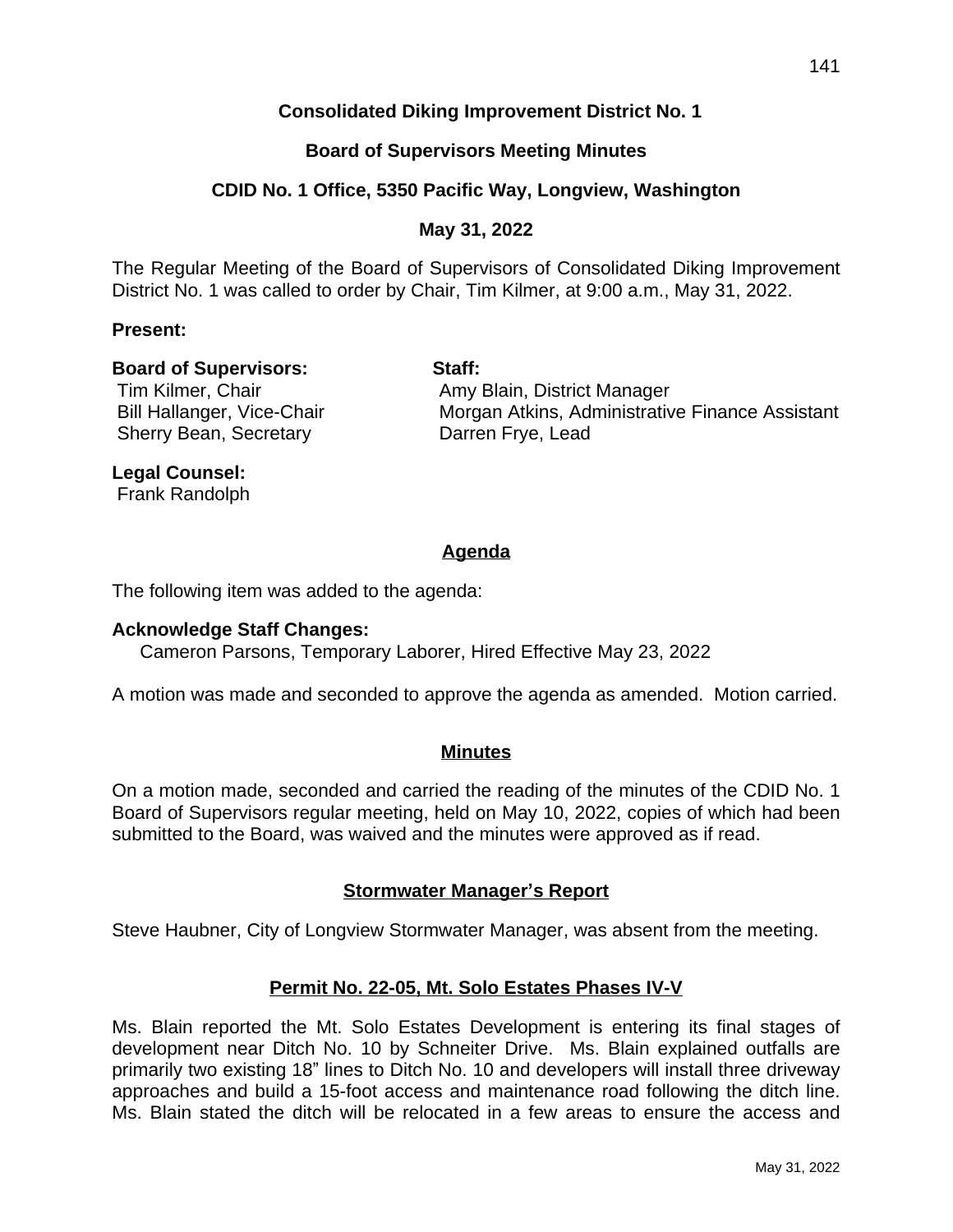maintenance road maintains 15-feet wide. Ms. Blain recommended approval stating developers have been through five City drawing reviews and used District standards to construct outfalls specifications.

A motion was made and seconded, to approve Permit No. 22-05, Mt. Solo Estates Phases IV-V as presented. Motion carried.

## **Longview Development Update**

Ms. Blain reported a general overview of several developments in various stages of permitting, at a conceptual design, or have submitted drawings for review in Longview. Ms. Blain reported the locations of the proposed developments as follows:

- Chilton RV Park: (24) proposed RV units on Ocean Beach Highway to discharge into Ditch No. 15.
- Mt. Solo Duplexes: Condos proposed on Ocean Beach near Baker's Corner to discharge into Ditch No. 15. Developers are inquiring about Regional Developers are inquiring about Regional Stormwater Detention for the project.
- Mint Valley Manufactured Home Park: Manufactured homes on Oak Street north of the District's 36<sup>th</sup> Avenue trash rack. Ms. Blain noted the District may propose ownership for parts of this development along the Ditch and require an easement of 25' from top of ditch bank. Developers are researching boring under the ditch near Jimmer Place for a second water line connection to meet fire flow requirements.
- J.H. Kelly Parking Lot: Improving a vacant lot on 3<sup>rd</sup> Avenue to a parking lot for a new electrical fabrication shop. JH Kelly is meeting with District staff to discuss potential Ditch No. 4 improvements in exchange for the parking lot stormwater discharge.
- Bud Clary Parking Lot: Bud Clary Ford is in a conceptual state of expanding their parking lot on 7<sup>th</sup> Avenue.

## **Engineer's Report**

Project No. 19-10, MCC/Gear Replacement: Ms. Blain held a pre-construction meeting with Advanced Electrical Technologies (AET), Hamer Electric, and JH Kelly representatives to discuss Project No. 19-11, MCC/Gear Replacement and ensure contractor work won't conflict. Ms. Blain stated work is scheduled to begin July 11, 2022 when power is cut to the Main Pump Station. Hamer and AET will take approximately 6-7 weeks to demolition and bring in new gear, line up conduit runs from existing equipment and make final terminations. AET will spend some time tagging and labeling electrical lines prior to demolition. JH Kelly will install valve actuators on or about August 22, 2022 and finish by mid-September 2022. Ms. Blain noted there are several milestones along the way when District staff will assist with performance testing, safety measures, and training. The deadline for the completed project is September 30, 2022.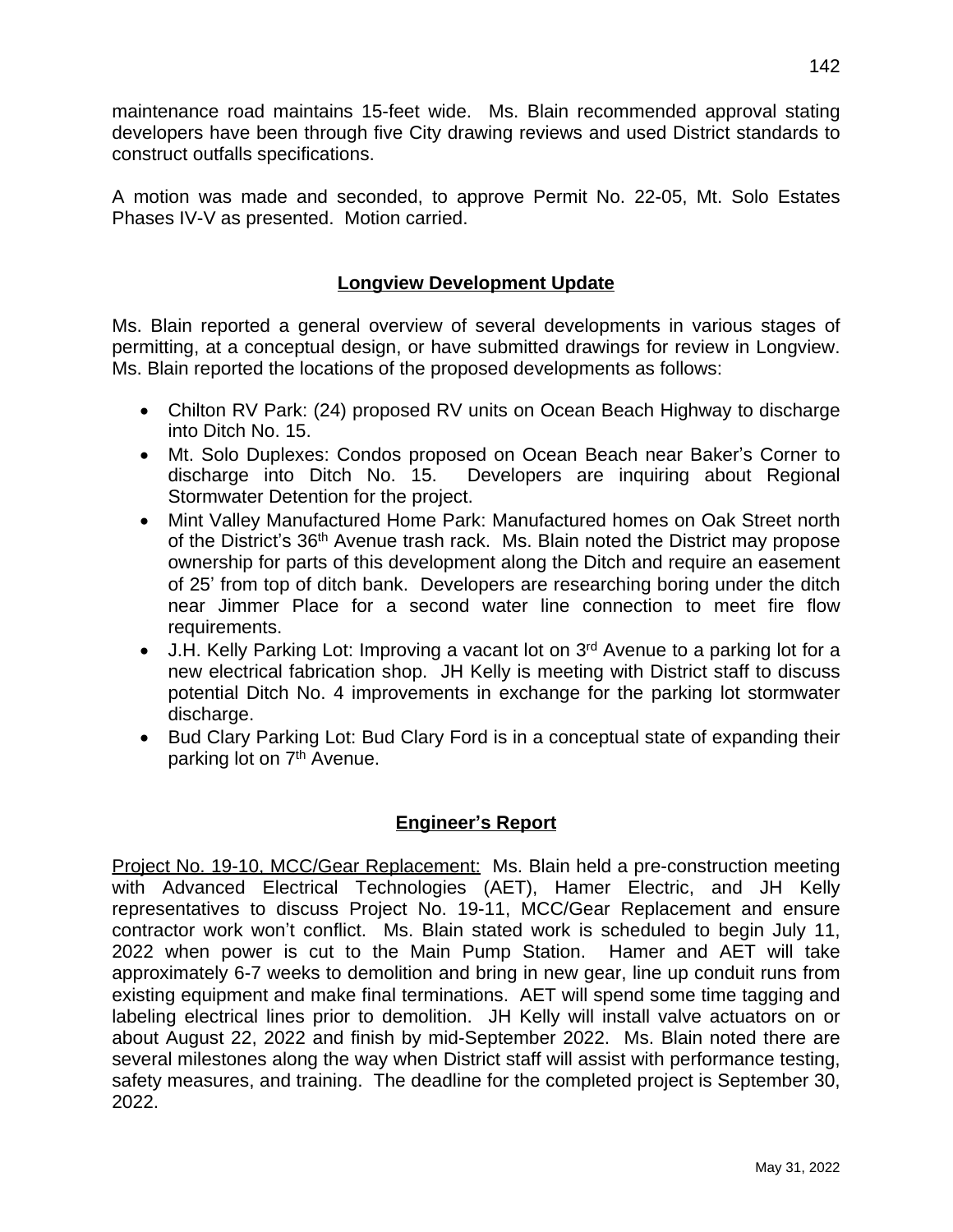## **Operations Foreman Report**

Darren Frye Lead, reported on the following maintenance activities:

• Mowing along Drain No. 22.

 $\overline{a}$ 

 $\overline{a}$ 

- Carney Construction cleaned up rocks along Drain No. 22 to improve mower accessibility and level ground for access. Carney Construction also completed ditch bank repairs on the Cutoff Slough near the Main Shop. The areas have been seeded and covered with straw for erosion control.
- Summit Machinery is close to completing conversion of the District's long stick and grapple attachments for the District's new excavator.
- Ditch bank repairs near the 38<sup>th</sup> Avenue screen improving equipment operating safety.
- Weed control program began with weather cooperation.
- Notices were mailed for Ditch No. 6 aquatic herbicide work to be completed the week of August 6-10, 2022. Mr. Frye noted water levels are low to provide higher herbicide concentration.

# **Attorney's Report**

Resolution No. 22-01, Fee-In-Lieu Program: Frank Randolph, District Legal Counsel, presented Resolution No. 22-01, Fee-In-Lieu Program, recommending approval upon review:

# **RESOLUTION NO. 22-01**

# **CONSOLIDATED DIKING IMPROVEMENT DISTRICT NO.1**

# **OF COWLITZ COUNTY, WASHINGTON**

A Resolution creating a Fee-In-Lieu Program that allows CONSOLIDATED DIKING IMPROVEMENT DISTRICT NO. 1 to collect mitigation payments from private parties not eligible to purchase Regional Stormwater Detention credits for the purpose of implementing other improvements to District drainages and facilities.

WHEREAS, the Consolidated Diking Improvement District No. 1 has developed a Regional Stormwater Detention Program for the purpose of accepting and detaining stormwater from land development projects where it is infeasible or undesirable to construct private detention facilities; and

WHEREAS, some land developments are ineligible to purchase Regional Stormwater Detention credits due to a lack of remaining capacity available in the Regional Stormwater Detention Basin and/or inadequate conveyance systems to assure the additional runoff volume can be readily transported to the Regional Stormwater Detention Basin; and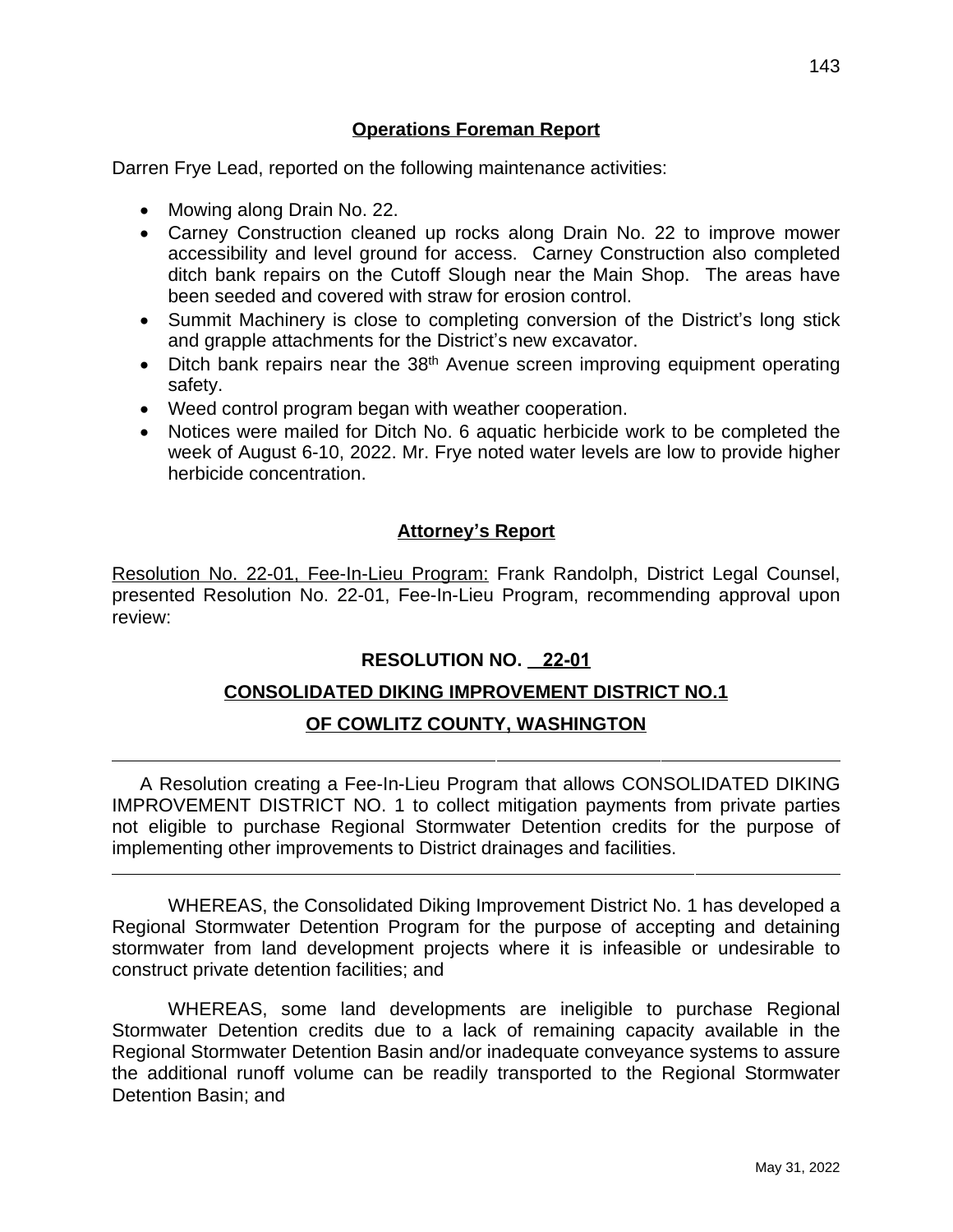WHEREAS, to the extent practicable for operation and management of its drainage and flood control system, the District is willing and desirous of allowing private parties to participate in a Fee-In-Lieu Program to collect mitigation payments for the purpose of constructing and implementing other improvements to District facilities that will reduce maintenance, improve function, increase reliability or provide other benefits; and

WHEREAS, the District will consider each development proposal on a case-bycase basis to evaluate whether a suitable improvement project exists and to determine an equitable fee. The mitigation payment owed by the private party for the privilege of using the Fee-In-Lieu Program shall approximate the equivalent cost of participating in the Regional Stormwater Detention Program, had they been eligible.

NOW, THEREFORE, BE IT RESOLVED that payment in full of the mutually agreed upon Fee-In-Lieu shall be made before such private party is allowed to proceed with proposed development, and a written agreement shall be executed by the District and said party stating the terms of use and the cost thereof, and said contract shall be recorded at the cost and expense of said private party in the office of the Auditor of Cowlitz County, Washington.

APPROVED by the Board of Supervisors of Consolidated Diking Improvement District No. 1 of Cowlitz County, WA and signed this 31 day of May , 2022.

Motion carried.

## **Public Comment**

There was no one present for public comment.

## **Board of Supervisors Report**

The Board of Supervisors had nothing new to report.

## **Acknowledge Staff Changes**

Cameron Parsons, Temporary Laborer, Hired effective May 23, 2022.

## **Approval of May 31, 2022 Claim Summary**

After review of District claims, a motion was made and seconded to approve and execute the May 31, 2022 Claim Summary submitted in the amount of \$45,291.82. Motion carried.

## **Approval of the May 2022 Bank of America Claim Summary**